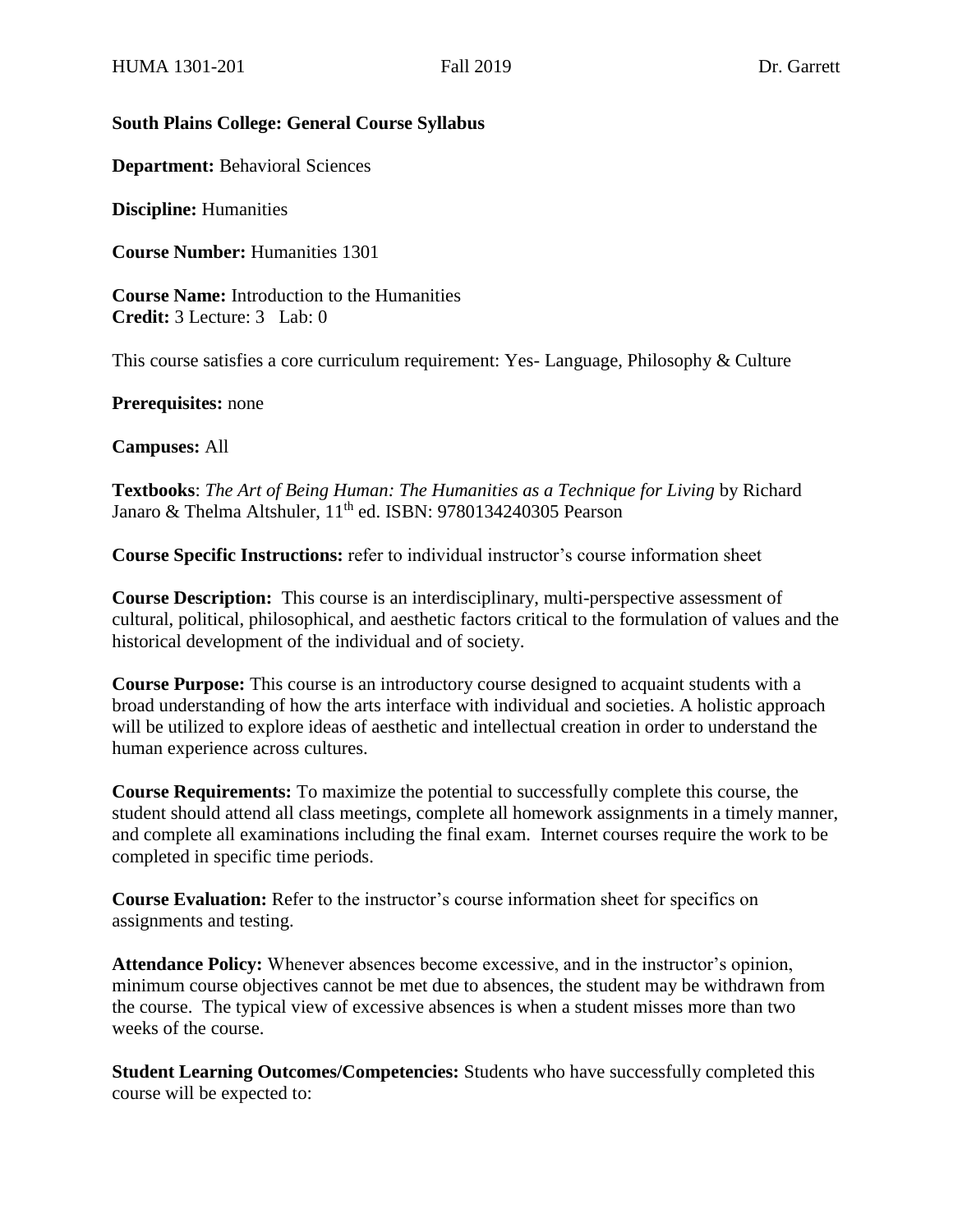- Demonstrate awareness of the scope and variety of works in the arts and humanities.
- Articulate how these works express the values of the individual and society within an historical and social context.
- Articulate an informed personal response and critically analyze works in the arts and humanities.
- Demonstrate knowledge and understanding of the influence of literature, philosophy, and the arts on cultural experiences.
- Demonstrate an awareness of the creative process and why humans create.

# **Core Objectives addressed**:

- **Communication skills** to include effective written, oral and visual communication.
- **Critical thinking skills** to include creative thinking, innovation, inquiry and analysis, evaluation and synthesis of information.
- **Social Responsibility** to include the demonstrated intercultural knowledge and competence, knowledge of civic responsibility, and the ability to engage effectively in regional, national and global communities.
- **Personal Responsibility**  to include the ability to connect choices, actions, and consequences to ethical decision-making.

# **Relevant SPC Policies & Procedures**

**Attendance Policy:** Students are expected to attend all classes in order to be successful in a course. The student may be administratively withdrawn from the course when absences become excessive as defined in the course syllabus.

When an unavoidable reason for class absence arises, such as illness, an official trip authorized by the college or an official activity, the instructor may permit the student to make up work missed. It is the student's responsibility to complete work missed within a reasonable period of time as determined by the instructor. Students are officially enrolled in all courses for which they pay tuition and fees at the time of registration. Should a student, for any reason, delay in reporting to a class after official enrollment, absences will be attributed to the student from the first class meeting.

Students who enroll in a course but have "Never Attended" by the official census date, as reported by the faculty member, will be administratively dropped by the Office of Admissions and Records. A student who does not meet the attendance requirements of a class as stated in the course syllabus and does not officially withdraw from that course by the official census date of the semester, may be administratively withdrawn from that course and receive a grade of "X" or "F" as determined by the instructor. Instructors are responsible for clearly stating their administrative drop policy in the course syllabus, and it is the student's responsibility to be aware of that policy.

It is the student's responsibility to verify administrative drops for excessive absences through MySPC using his or her student online account. If it is determined that a student is awarded financial aid for a class or classes in which the student never attended or participated, the financial aid award will be adjusted in accordance with the classes in which the student did attend/participate and the student will owe any balance resulting from the adjustment.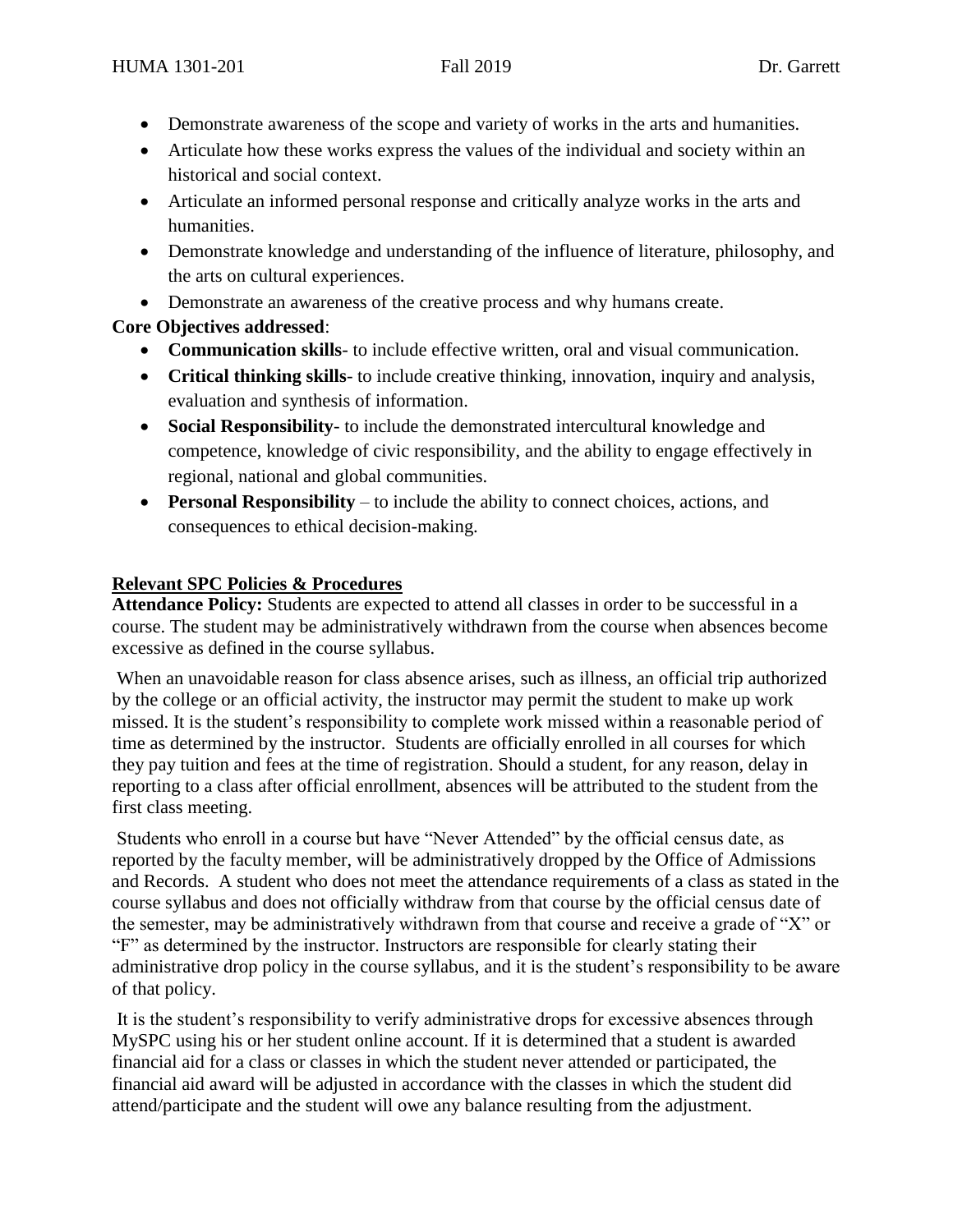See Course Information Sheet in individual courses for more information on course attendance policy.

**Disability Services Policy:** Students with disabilities, including but not limited to physical, psychiatric, or learning disabilities, who wish to request accommodations in this class should notify the Disability Services Office early in the semester so that the appropriate arrangements may be made. In accordance with federal law, a student requesting accommodations must provide acceptable documentation of his/her disability to the Disability Services Office. For more information, call or visit the Disability Services Office at Levelland Student Health & Wellness Center 806-716-2577, Reese Center (also covers ATC) Building 8: 806-716-4675, Plainview Center Main Office: 806-716-4302 or 806-296-9611, or the Health and Wellness main number at 806-716-2529. See *South Plains College General Catalog* for more information. For more information about SPC Disability Services, please click on the following link: *<https://myspc.southplainscollege.edu/ICS/Students/FYI/>*

**Academic Integrity Policy:** It is the aim of the faculty of South Plains College to foster a spirit of complete honesty and a high standard of integrity. The attempt of any student to present as his or her own any work which he or she has not honestly performed is regarded by the faculty and administration as a most serious offense and renders the offender liable to serious consequences, possibly suspension.

- **Cheating:** Dishonesty of any kind on examinations or on written assignments, illegal possession of examinations, the use of unauthorized notes during an examination, obtaining information during an examination from the text- book or from the examination paper of another student, assisting others to cheat, alteration of grade records, illegal entry or unauthorized presence in an office are examples of cheating. Complete honesty is required of the student in the presentation of any and all phases of course work. This applies to quizzes of what- ever length, as well as to final examinations, to daily reports and to term papers.
- **Plagiarism:** Offering the work of another as one's own, without proper acknowledgment, is plagiarism; therefore, any student who fails to give credit for quotations or essentially identifiable expression of material taken from books, Internet resources, encyclopedias, magazines and other reference works, or from the themes, reports or other writings of a fellow student, is guilty of plagiarism.

See *South Plains College Student Guide* and *South Plains College General Catalog* for more information.

See instructor's course information sheet for more information.

### **Student Conduct Policy:**

- Classroom Conduct: Failure to comply with lawful direction of a classroom teacher relative to maintaining good order is considered misconduct on the part of the student. Repeated violations of disrupting a class may result in the student being dropped from that course.
- See *South Plains College Student Handbook* for full policy covering other areas of conduct including penalties for misconduct and procedures for disciplinary action.

**Campus Carry Policy:** South Plains College permits the lawful carry of concealed handguns in accordance with Texas state law, and Texas Senate Bill 11. Individuals possessing a valid License to Carry permit, or the formerly issued Concealed Handgun License, may carry a concealed handgun at all campus locations except for the following.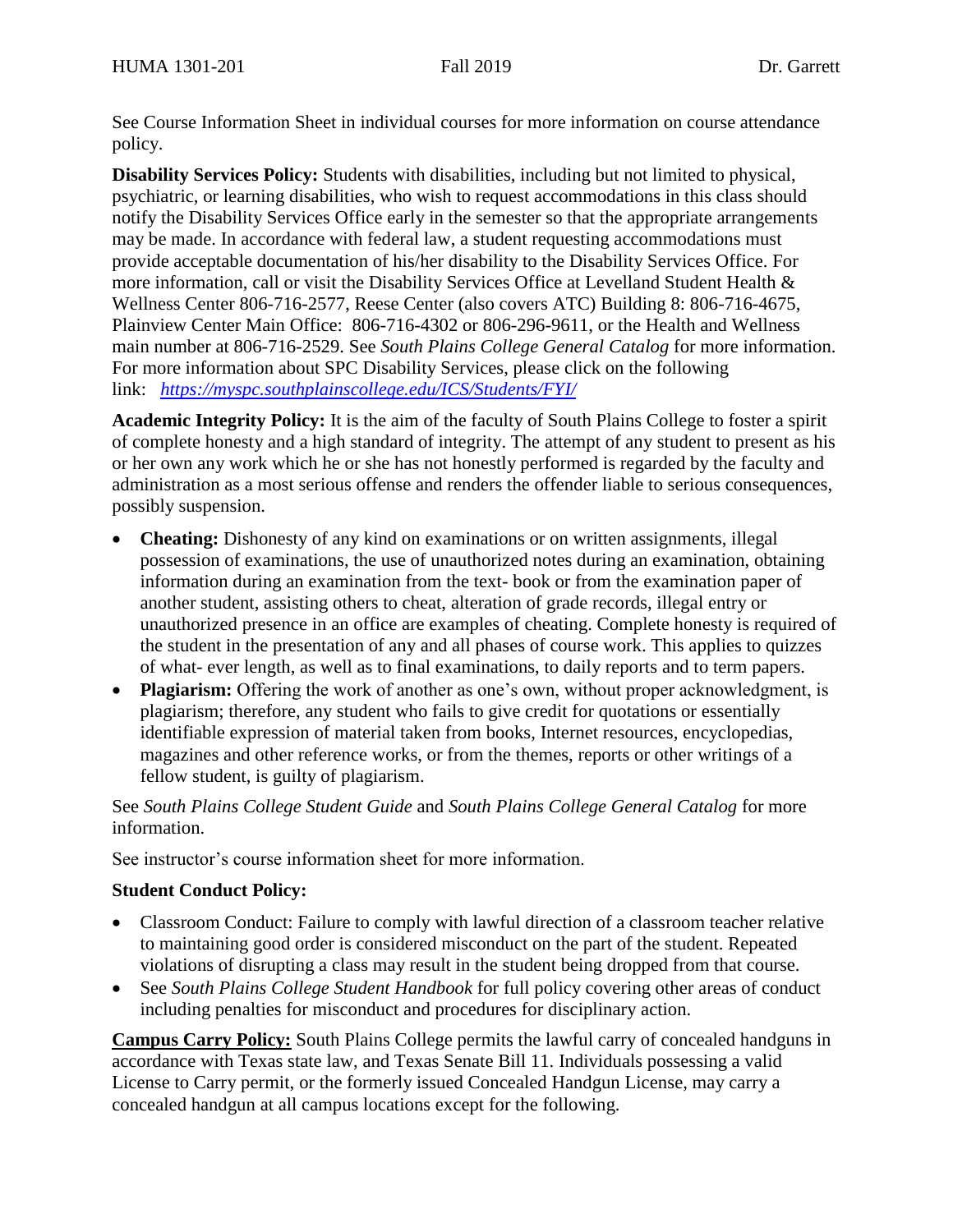#### • Natatorium

For a complete list of campus carry exclusions zones by event, please visit <http://www.southplainscollege.edu/campuscarry.php>

**Grade and Academic Discipline Appeals:** South Plains College provides two procedures which allow students the opportunity to address grievances of an academic nature.

- Appeal Restrictions: Only final grades or dismissal resulting from academic discipline will be considered. The instructor's teaching ability or expertise will not be considered during the hearing. No grade or disciplinary action can be formally appealed after a period of six (6) months from the date that the student is informed
- Informal Appeal
	- o The student should schedule an appointment with the instructor of the course to discuss the final grade or disciplinary action.
	- $\circ$  If the student is still not satisfied, she should schedule an appointment with the appropriate departmental chairperson to discuss the situation. The chairperson may request that the instructor also be present.
	- o If the student is still not satisfied, he she should schedule an appointment with the Divisional Dean to discuss the situation. The dean may request that the chairperson also be present.
	- $\circ$  If the student is still not satisfied, he she should be advised of the formal appeal process.
- Formal Appeal: If the student is not satisfied with the results of the informal appeal, s/he should provide the following information, in writing, to the Vice President for Academic Affairs:
	- o A request for a formal appeals hearing.
	- o A brief statement of what is being appealed.
	- o The basis for the appeal.
	- o Pertinent facts relating to the appeal.
- The agenda of the appeals hearing will include only those factors documented in the student's appeal request letter. The Vice President for Academic Affairs will determine the date, time and place of the hearing, and notify the student accordingly.
- The Hearing
	- o Composition of the appeals committee:
		- Vice President for Academic Affairs will preside over the hearing.
		- Faculty member of the student's choice.
		- Faculty member and student selected by the Vice President for Academic Affairs.
		- **President of Student Government Association.**
		- Dean of Students.
	- o Other persons who should be available at the hearing:
		- The student who requested the hearing.
		- The faculty member involved.
		- Anyone the student or faculty member wishes to be present to substantiate the case.
		- Chairperson and Divisional Dean.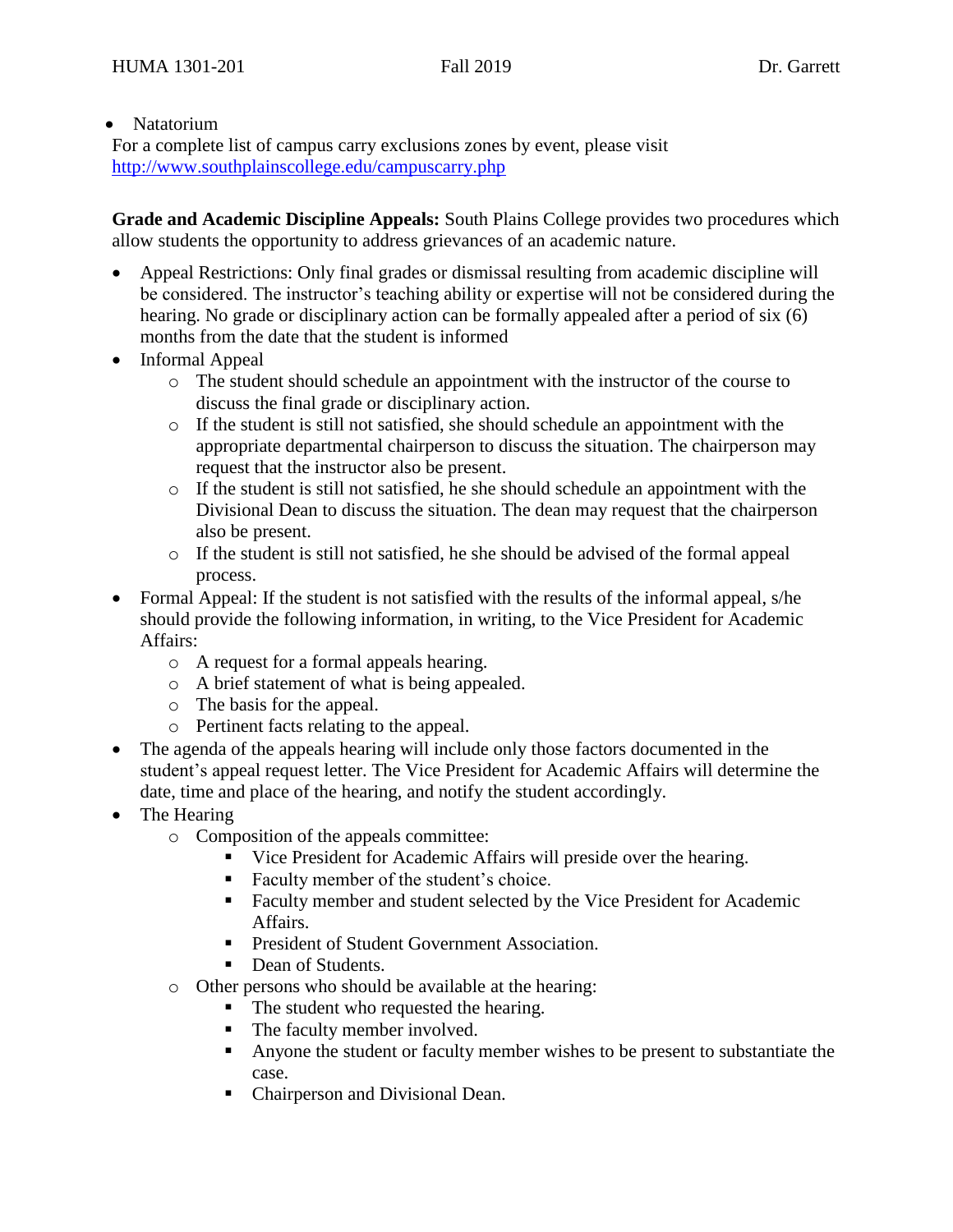- o Hearing procedure:
- o The committee will hear the student's appeal during which the parties to the controversy and such representatives as desired will present all facts relating to the case. By majority vote, the committee will decide to sustain, amend or reverse the previous decision.
- o The decision of the committee is final and completes the academic appeals procedure.

#### See *South Plains College Student Guide.*

**Equal Rights Policy:** All students are entitled to equal rights under the affirmative action and equal opportunity laws. Students are also protected against unjust or biased academic evaluation, but at the same time, they are responsible for maintaining standards of academic performance established for each course in which they are enrolled. See *South Plains College Student Guide*.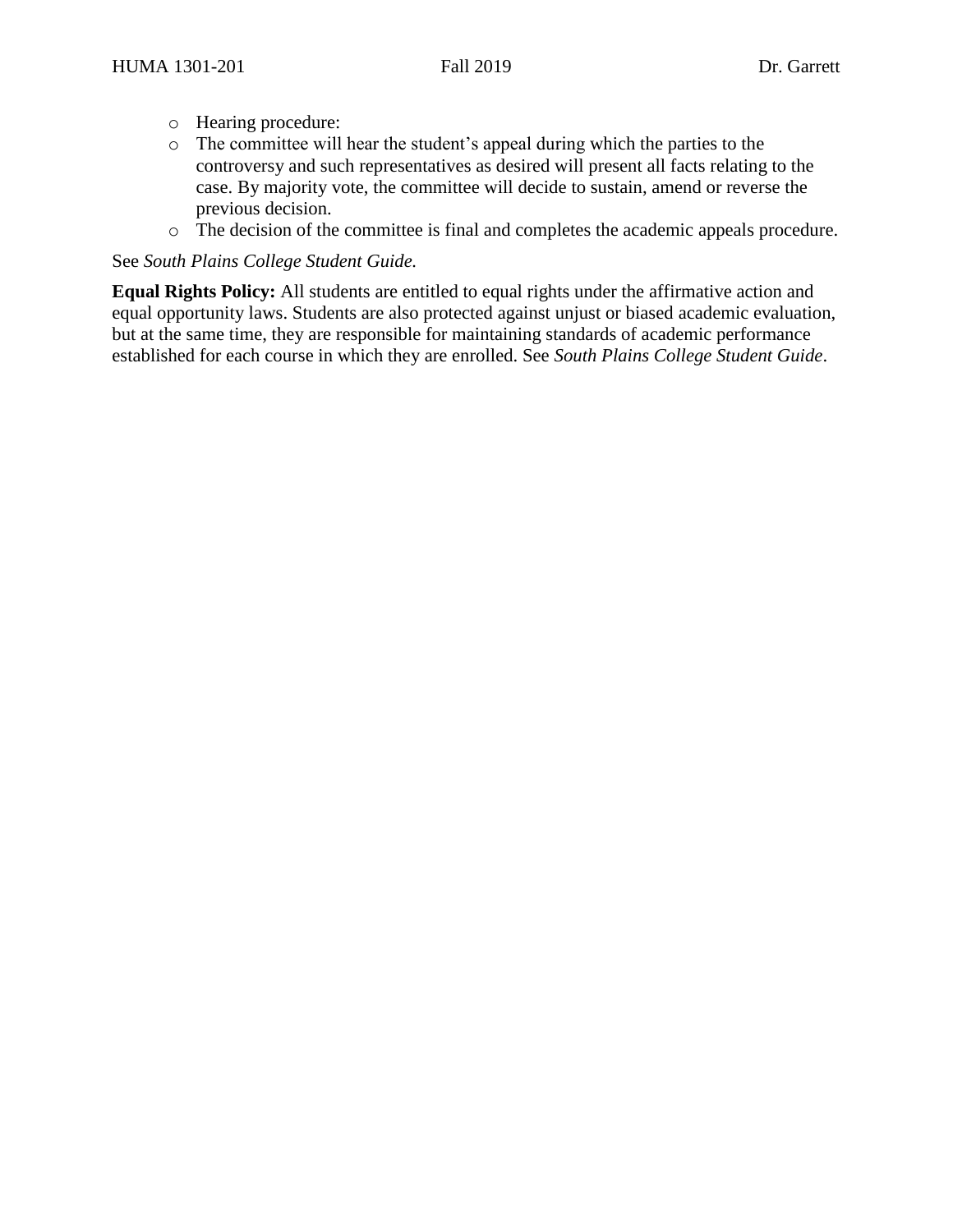#### Course Specific Information HUMA 1301, section 201

| Instructor:     | Kristina M. Garrett, Ph.D.                                               |
|-----------------|--------------------------------------------------------------------------|
| Office Hours:   | Mondays and Wednesdays 8:45-9:15 AM and 2:30-4:30 PM, Fridays by         |
|                 | appointment only                                                         |
|                 | [Levelland office hours: Tuesdays 8:45-9:15 AM and 2:30-3:30 PM and      |
|                 | Thursdays 8:45-9:15 AM and 2:30-3:00 PM]                                 |
|                 | Virtual office hours: please note that on Tuesdays and Wednesdays from   |
|                 | 3-3:30 PM, I will be in my office, but also hosting virtual office hours |
|                 | primarily for my online students using Blackboard Collaborate.           |
|                 | Other days and times by appointment only                                 |
| Primary Office: | Reese Campus, Building 4, room 405-C                                     |
|                 | [Levelland office hours will be held in AD 144]                          |
|                 | Virtual office hours link can be found in Blackboard                     |
| Office Phone**: | 806-716-4732                                                             |
| $E$ -Mail**:    | kgarrett@southplainscollege.edu                                          |

\*\* Please note: I prefer to be contacted by email rather than telephone. I have voicemail in my Reese office, but there are many times during the week when I can get back to you more quickly if you email me rather than call me.

#### **POLICIES AND IMPORTANT INFORMATION**

**Student Responsibility:** It is your job, as a student, to know the rules of student conduct laid out in the Catalog and Student Guide, all other South Plains College policies which impact you laid out in the Catalog, and the policies laid out in this syllabus. It is also your job to check email, blackboard, and the calendar of due dates regularly to make sure that you are keeping up with your work. It is also your responsibility to ensure that all of your assignments are exclusively your own work (with credit given for information that comes from another source). Violations of Academic Integrity are serious offenses and within this course can result in penalties which range from receiving a zero (0) on that portion of the assignment to being dropped from the class with an F depending on the severity of the violation (one sentence vs. an entire assignment) and whether the student repeatedly violates these rules within this course. *Preparedness*: Part of your job as a student is to come to class prepared. It is expected that you will read the chapters that go with each topic before we begin that topic in class. It is also expected that you will arrive to class on-time, ready and able to take notes and participate in class.

**Classroom etiquette:** It is rude to be physically in class, but not engaged in the class and paying attention. It is a distraction to me and your classmates. I allow the use of computers for taking notes only, but reserve the right to restrict the use of computers or disallow the use of computers in the class if I observe inappropriate use of computers, including but not limited to: checking email, browsing the internet, checking Facebook, registering for classes, etc. Additional behaviors that are inappropriate include, but are not limited to: use of cell phones, reading the newspaper, reading material for other classes, talking while other people are speaking, sleeping in class, making offensive/bigoted remarks, and taking pictures of any portion of the class (remember your classmates have the same FERPA privacy rights as you do!). *It is not*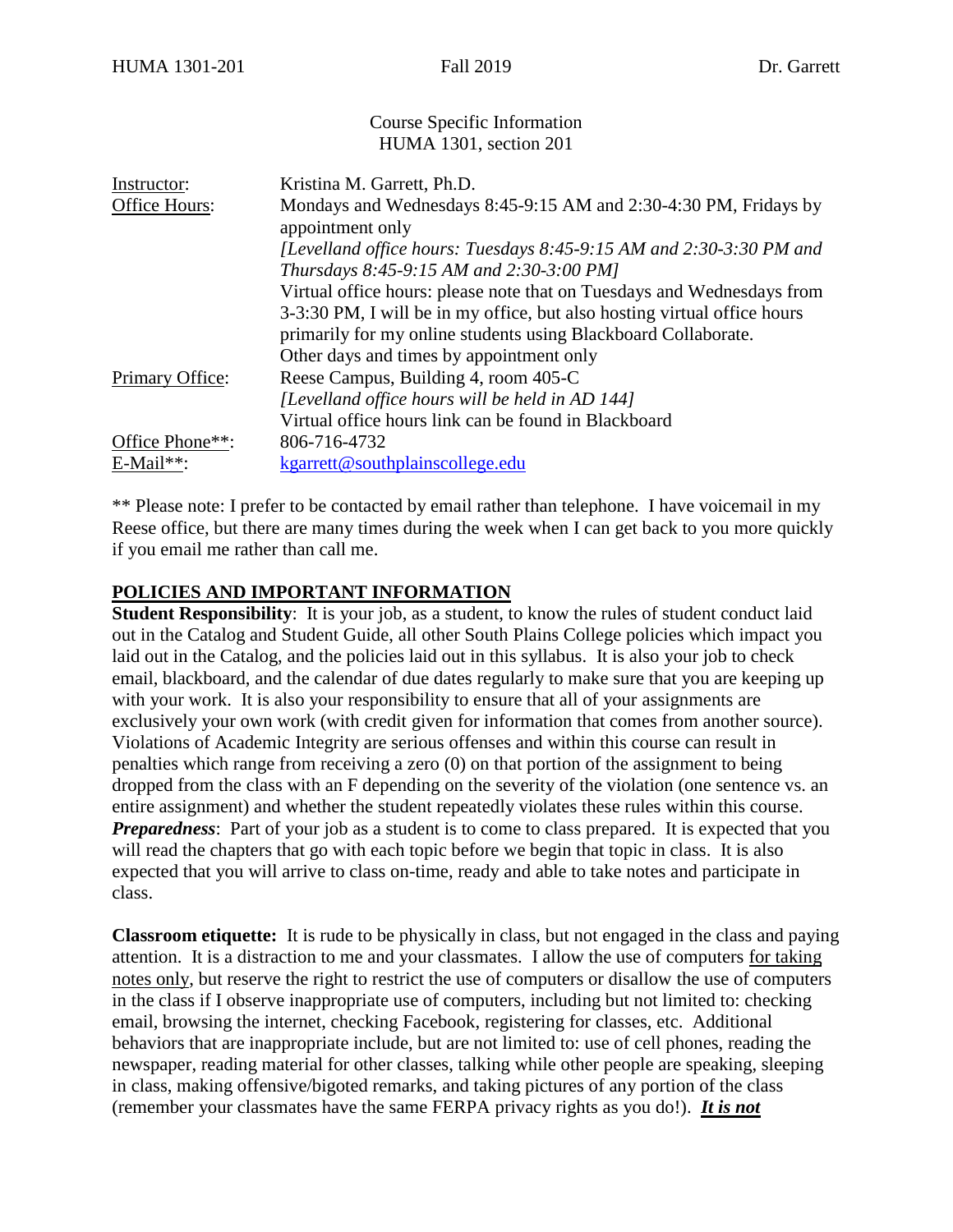### *acceptable to take pictures of PowerPoint slides as a substitute for taking notes. You are not allowed to record class (voice or video) without my permission.*

**Course Specific Attendance Policy**: A student with 5 or more absences (not counting absences that I excuse) may be dropped, especially if: the absences follow a habitual pattern or are consecutive, the student does not contact me regarding absences, and/or the student stops completing course work. A student who is discussing their circumstances with me and making every effort to stay caught up will not be administratively dropped due to absences alone. When dropping due to absences, it is my policy to drop a student with an X, unless there are extenuating circumstances (e.g. cheating, etc.) that would lead me to drop a student with an F. In order for an absence to be excused, you must be able to provide independent documentation of an unavoidable situation outside of your control.

# **ASSIGNMENTS**

# **1. Short Writing Assignments (50 points each; Total of 200 points)**

There will be four short writing assignments in this class. Each one will require that you reflect on and apply material from class focused on starter questions that I provide to you. These assignments will go beyond your ability to remember the concepts and focus on your ability to think critically about the material and relevant issues. Starter questions may be mentioned during lecture but detailed instructions will be posted to Blackboard at least 1 week ahead of the due date. Be sure to read the detailed instructions carefully and make sure that you cover all of the required elements. Not addressing all of the required elements is the most common reason for a student to lose points on the journal assignments. Remember that it is your responsibility to ask for clarification if you are confused about the assignment and that I am always happy to review a draft, so don't wait until the last minute to complete these assignments! The first three writing assignments will be due on exam days (short writing assignment one is due on the day of exam 1, etc.), but the fourth one will be due the first day of presentations. See tentative schedule below.

### **2. Pearson REVEL chapter quizzes (30 points each; Total of 300 points)**

# *The required book for this class is an e-textbook. Access to this e-textbook involves the*

*purchase of an access code.* Within each chapter of the e-textbook, there is a chapter quiz, worth 30 points. The best 10 chapter quizzes (out of 12 required chapters) will be worth up to 300 points toward your final grade. Please note: doing more than 10 chapter quizzes will not result in bonus points and only your best 10 scores will be applied to your grade in this class. The schedule of due dates is in the tentative schedule below.

# **3. Exams (100 points each; Total of 400 points)**

# *There will be four in class exams this semester plus an optional online exam, but only the best*

*four scores will count towards your grade in the course.* The fourth in class exam (given during our scheduled final exam time) will count the same as the other three in class exams but will be a mix of new material and material from in class exams one, two, and three. The optional online exam will cover the four chapters in the textbook which are not required and additional details about this exam will be announced in class and on Blackboard. All in class exams may include a mix of any of the following types of questions: multiple choice, True/False, matching, fill in the blank, short answer/essay. The listing of in class exam dates is in the tentative schedule below.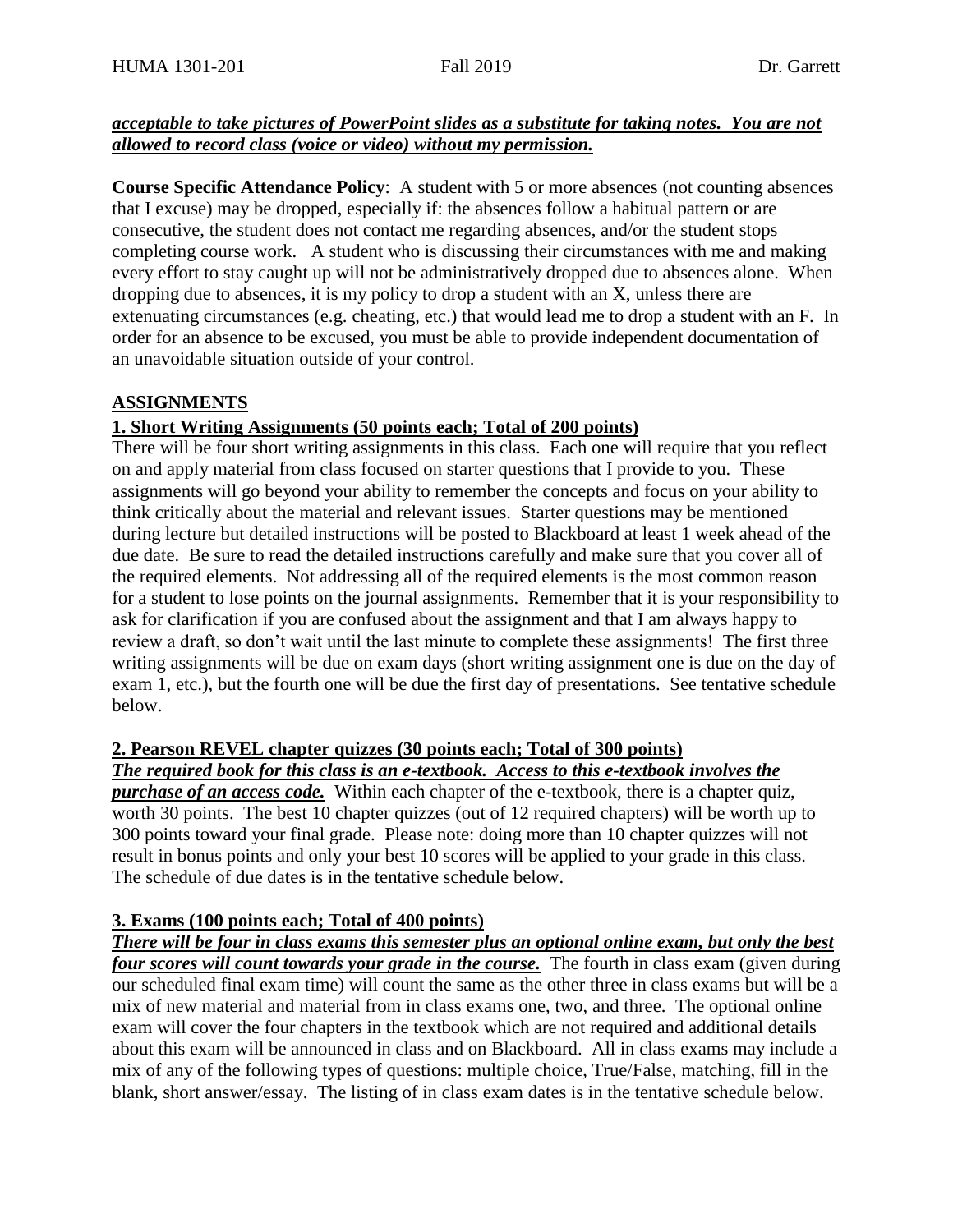For all in class exams: you will be required to place all belongings at the front of the room; you will not be permitted to have notes, cell phones, smart watches, or sunglasses at your desk; and hats with a brim must be turned so the brim is not visible to you or removed and placed at the front of the room. **If you arrive late to an exam and any of your classmates have already finished the exam and left the room, you will not be permitted to take the exam***.* If you miss an exam and can document an excusable reason, then you will be permitted to take a make-up exam. You must take that make-up exam within one week of the original exam (or within one week of when you are able to return to school according to your documentation). Make-up final exams must be taken during the window of time set aside for final exams (December 9 through December 12) unless your documentation would allow you to get an incomplete in the class.

#### **4. Presentation (100 points)**

Each student will give a presentation focusing on the topic they find most interesting. This presentation will be given during the last three classes (November 26, December 3, December 5). Students will have the opportunity to sign up for their presentation day beginning after the first exam. The two goals of this presentation are for you to (a) go beyond the textbook and teach your classmates something they couldn't know by reading the textbook and (b) demonstrate to me that you understand the material contained in the textbook. Citing outside sources will be required. If you do not present on your assigned day, you will not receive any points, except in the case of students who have an excused absence and schedule a make-up presentation. Additional detailed instructions will be provided on Blackboard and discussed in class.

#### **Extra Credit**

Extra credit is optional and therefore is not subject to the late work policy (i.e. the deadline listed below is a deadline, not a due date, and no extra credits will be accepted after the deadline). Extra credit is added directly to your final grade in the class and is your opportunity to improve your final grade in the class by up to a half letter grade. You may earn a maximum of 50 points of extra credit by doing approved extra credit activities, which can be found on the Blackboard page and may also be announced in class. Some extra credits will have a specific due date, while others will be accepted until Noon on Friday December 6. No extra credit will be accepted after Noon on Friday December 6.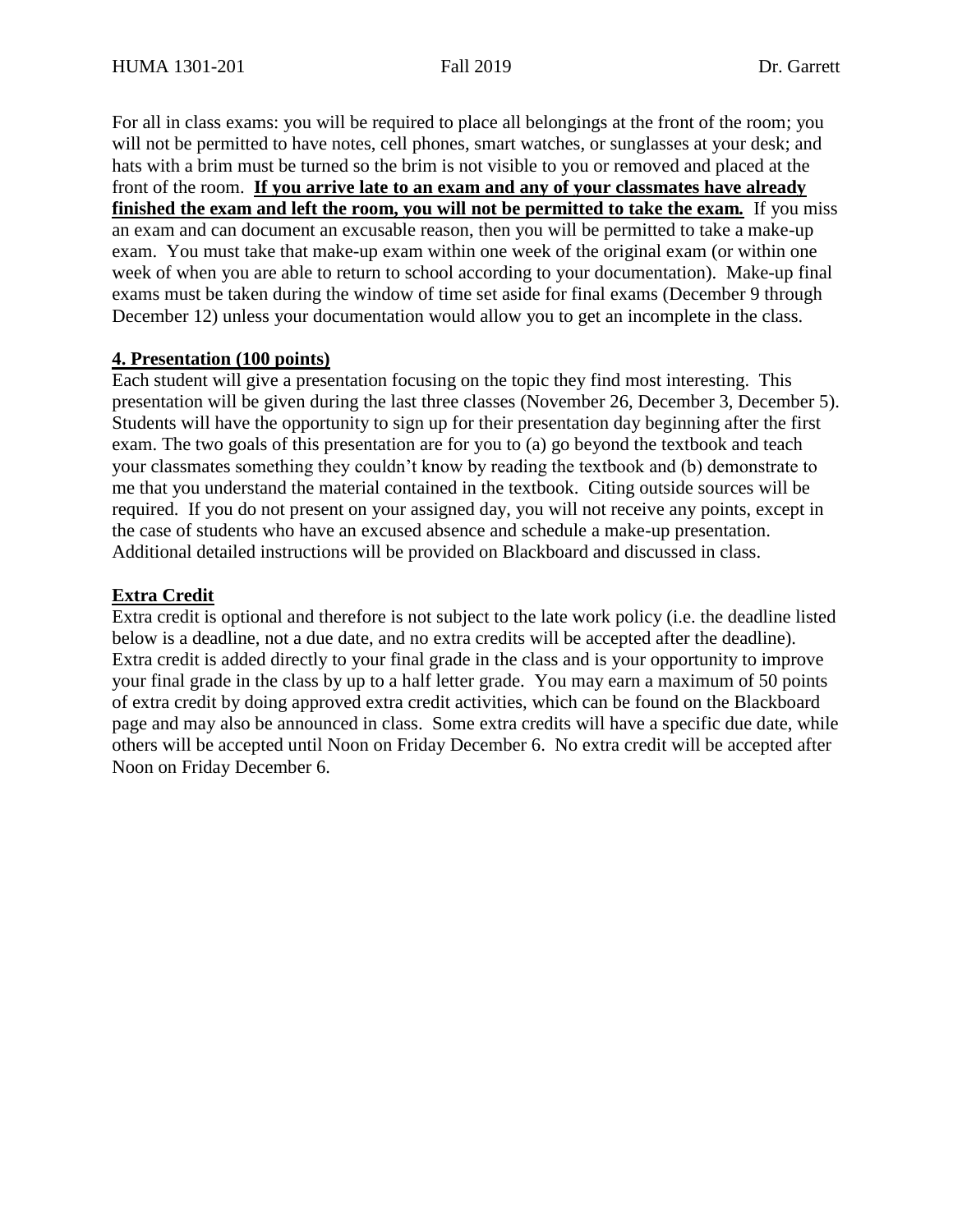# **Final Grade Calculation**

| Your final grade will be determined as follows               |            |
|--------------------------------------------------------------|------------|
| Pearson REVEL chapter quizzes (Best 10 @ 30 pts. Each)       | 300 points |
| Short Writing Assignments $(4 \otimes 50 \text{ pts.}$ Each) | 200 points |
| Exams (Best $4 \& 100$ pts. Each)                            | 400 points |
| Presentation                                                 | 100 points |
|                                                              |            |

Total 1000 points\*

\*Please note that if a student opts to do extra credit, that student could earn up to 1050 points out of 1000 (or 105%).

Your letter grade will be based on the following percentages:

| 90% and above | A           |
|---------------|-------------|
| 80%-89%       | B           |
| 70%-79%       | $\mathbf C$ |
| 60%-69%       | Ð           |
| $< 60\%$      | F           |

Please note: if your final grade reflects a percentage that is not a whole number (e.g. 692 points is 69.2%), it is my policy to round up that percentage to the next whole number (e.g. 69.2% rounds to 70%).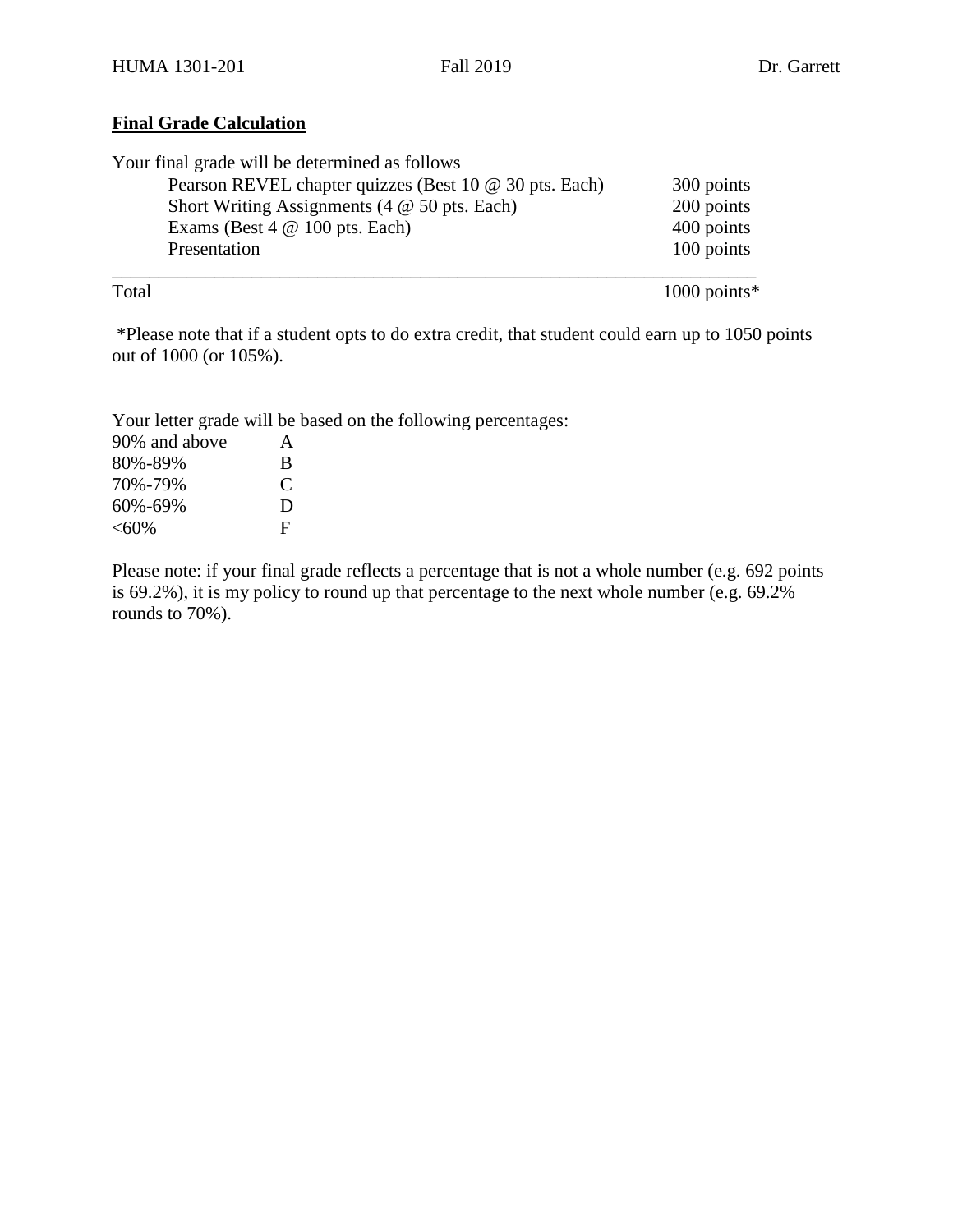# **Tentative Schedule**

Please note that you are responsible for any schedule changes announced via Blackboard, SPC email, or announced verbally in class.

Color Key Pearson REVEL **Short Writing Assignments** Exams Holidays

| Date             | Topic                                 | Assignment due                             |  |
|------------------|---------------------------------------|--------------------------------------------|--|
| 8/26             | Intro to course                       |                                            |  |
|                  | An Introduction to the Humanities     |                                            |  |
| $8/28 - 9/4$     | Ch. 1 The Humanities: A               | Chapter 1 quiz due 11 PM Sunday 9/8        |  |
|                  | <b>Shining Beacon</b>                 | Monday 9/2 - Labor Day, no classes or      |  |
|                  |                                       | office hours                               |  |
| $9/9 - 9/11$     | Ch. 2 The Humanities and              | Chapter 2 quiz due 11 PM Sunday 9/15       |  |
|                  | <b>Critical Thinking</b>              |                                            |  |
| $9/16 - 9/18$    | Ch. 3 Myth and the Origin of the      | Chapter 3 quiz due 11 PM Sunday 9/22       |  |
|                  | Humanities                            |                                            |  |
| 9/23             | <b>EXAM1</b>                          | <b>Short Writing Assignment 1 due 9/23</b> |  |
|                  |                                       | PRINT AND BRING TO EXAM                    |  |
|                  | Foundational topics in the Humanities |                                            |  |
| $9/25 - 9/30$    | Ch. 4 Literature                      | Chapter 4 quiz due 11 PM Sunday 9/29       |  |
| $10/2 - 10/7$    | Ch. 5 Art                             | Chapter 5 quiz due 11 PM Sunday 10/6       |  |
| $10/9 - 10/14$   | Ch. 6 Music                           | Chapter 6 quiz due 11 PM Sunday 10/13      |  |
|                  |                                       | Friday 10/11 - Fall Break, no office hours |  |
| 10/16            | EXAM <sub>2</sub>                     | Short Writing Assignment 2 due 10/16       |  |
|                  |                                       | PRINT AND BRING TO EXAM                    |  |
|                  | Integration topics in the Humanities  |                                            |  |
| $10/21 -$        | Ch. 7 Theater                         | Chapter 7 quiz due 11 PM Sunday 10/20      |  |
| 10/23            |                                       |                                            |  |
| $10/28 -$        | Ch. 8 The Musical Stage: Opera,       | Chapter 8 quiz due 11 PM Sunday 10/27      |  |
| 10/30            | <b>Musical Theater, Dance</b>         |                                            |  |
| $11/4 - 11/6$    | Ch. 9 Film and Television             | Chapter 9 quiz due 11 PM Sunday 11/3       |  |
| 11/11            | <b>EXAM3</b>                          | Short Writing Assignment 3 due 11/11       |  |
|                  |                                       | PRINT AND BRING TO EXAM                    |  |
|                  | Interpretation in the Humanities      |                                            |  |
| 11/13            | Ch. 10 Religion                       | Chapter 10 quiz due 11 PM Sunday 11/10     |  |
| 11/18            | Ch. 11 Morality                       | Chapter 11 quiz due 11 PM Sunday 11/17     |  |
| 11/20            | Ch. 13 Love                           | Chapter 13 quiz due 11 PM Sunday 11/24     |  |
| $11/25$ , $12/2$ | <b>Student Presentations</b>          | Short Writing Assignment 4 due 11/25       |  |
| 12/4             |                                       | PRINT AND BRING TO CLASS                   |  |
|                  |                                       | Thanksgiving break 11/27-11/29, no classes |  |
|                  |                                       | or office hours, all campuses closed       |  |
| <b>Monday</b>    | <b>FINAL EXAM</b>                     | Arrive at your regular classroom at the    |  |
| December 9,      |                                       | Final Exam time. Do not be late to this    |  |
| $10:15$ AM $-$   |                                       | exam!!                                     |  |
| 12:15 PM         |                                       |                                            |  |